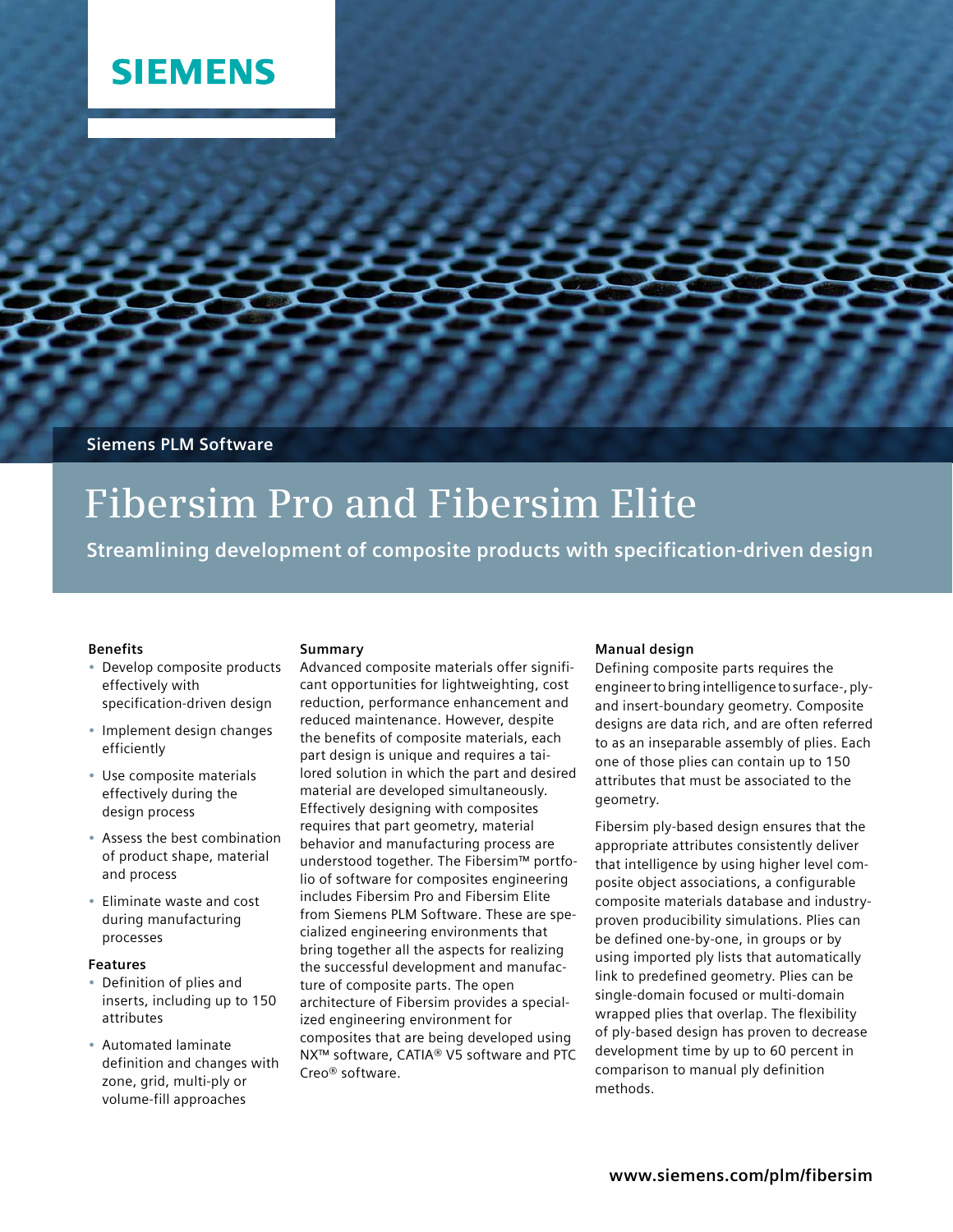## **Fibersim Pro and Fibersim Elite**

#### **Features** *continued*

- Automate the generation of the inner mold line
- Extremely accurate producibility simulations that mimic expected manufacturing processes
- Automated manufacturing resolution capabilities

#### **Automated design**

Geometry creation for iterative composite design processes is time consuming if done manually. Eliminating the majority of plyand insert-boundary geometry creation provides an engineer with more time to focus on optimizing the part and making the right material and manufacturing process choices. Automating the design process ensures that changes can be made effortlessly and without error.

Zone- and grid-based design, the trademark Fibersim methods for developing panels and other parts that utilize specifications, support material stackups, drop-offs and drop-off profiles to drive geometry creation. Specifications are applied to interdependent regions of the part and Fibersim then solves for the ply shape. Changes during the iterative design process are made to the specifications, which immediately update the ply shapes.

Multi-ply design is a unique Fibersim automated composite design method that also uses the same specifications to drive geometry creation. However, unlike traditional zone- and grid-based design methods, independent base ply shapes or reinforcement regions can be placed on top of each other. Used in a hybrid approach with zoneand grid-based design, multi-ply can eliminate zone and grid redefinition due to added reinforcement. Also, unlike a plybased approach, the design is updatable, eliminating rework. Traditional and multiply methods used in combination can deliver an unequaled level of flexibility and efficiency. Customers using these

> design approaches have experienced up to an 80 percent increase in design efficiency.

Volume fill is also a unique Fibersim automated composite design approach for thick parts that utilize multiple surfaces and the thickness of materials to drive the generation of ply boundaries.

However, unlike solid slicing approaches, volume fill generates the surfaces for the stackup, including draping of larger plies over smaller plies, and is updatable during material or stackup order changes.

Manufacturing producibility simulations are done on these surfaces, providing the required accuracy needed to properly fill the part volume. Customers using volume fill have experienced a 75 percent increase in design efficiency.

In wind blade design, the Fibersim approach uses industry standard definition methods based on Excel® spreadsheet software that take into account material requirements and ply boundary locations from root-to-tip and leading-to-trailing edge. By consuming standard Excel part definitions, Fibersim can be used to create both the computer-aided design (CAD) geometry and the full definition of each ply layer. Several key industry leaders that have capitalized on the Fibersim capability previously used only a 2D process and found that using a 3D process resulted in up to 60 percent faster time-to-market because of the ability to create engineering and manufacturing documentation, and inner mold line (IML) surfaces for assembly and tooling.

#### **Final part shape and tooling**

The completion of a composite design requires the development of the IML. The IML is required for packaging, mating components and tooling. Manually creating the IML to achieve a final part shape definition requires an engineer to determine constant gauge region thicknesses and ramps between the regions. IML development is arduous and error prone and takes weeks of work. Improperly created inner mold lines can lead to significant problems downstream in the development process. Design changes in thickness, geometry or ply shape require additional weeks of rework.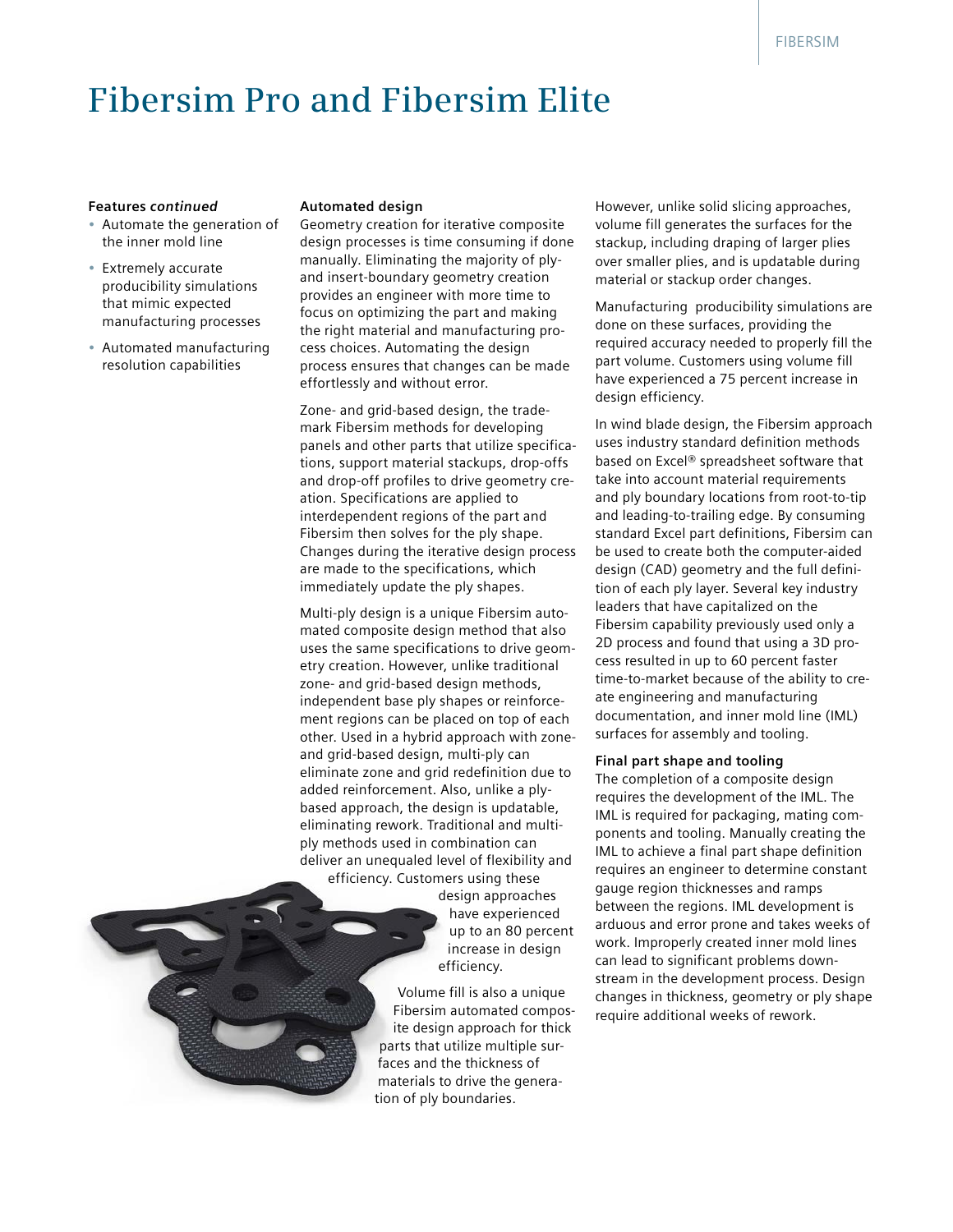Fibersim parametric surface offset (PSO) technology automates IML generation and any changes by using the results from specification-driven designs (zone, grid and multi-ply) as the basis. Uniquely, any part of the PSO can be manually modified and will remain updatable with the automated portion. Customers have experienced 75 percent or greater reductions in IML creation time by using Fibersim PSO technology.

#### **Producibility simulation**

Aligning reinforcement fibers to meet expected loading is critical to part performance, enabling the user to avoid overbuild and in-field failures. Therefore, in the context of part geometries and manufacturing processes, understanding material behavior is critical to developing composite parts that meet or exceed their economic and functional requirements. Fibersim simulation methods for hand and automated layup processes are industry proven to provide the most accurate results.



With a visual interface and modification capabilities, using Fibersim ensures that the layup process is simulated in accordance with expected manufacturing layup practice, and the resulting flat pattern and manufacturing data are accurate. The accuracy of Fibersim simulations has provided customers with up to a 60 percent reduction in scrap rates.

#### **Manufacturing resolution**

Material deformation is not always avoidable due to situations such as part geometries resulting from packaging, material lock angles or manufacturing process limitations. Using Fibersim provides capabilities to both dart and splice plies so flat patterns generated from the producibility simulation include the manufacturing resolution and are usable during the manufacturing process.

Automated manufacturing can pose challenges in terms of machine limitations. Fibersim includes a configurable machine database and the capability to determine course layup challenges so they can be addressed before path planning. Whether using hand or automated layup processes, designs that do not incorporate the manufacturing resolution will increase weight, scrapped material and decrease production throughput.

#### **Data management**

During design, plies, inserts and specifications, along with their vast set of attributes, need to be managed and easily accessible to facilitate an efficient design process. Fibersim supports the ease of managing data with capabilities such as persistent filtering by laminate in multi-laminate parts, and sorting or grouping by attributes, such as geometry for ease of identifying objects. Integrating the Fibersim specialized engineering environment with Teamcenter® software ensures composite parts and associated manufacturing outputs are revision controlled and accessible throughout the enterprise, maximizing productivity and improving product quality.